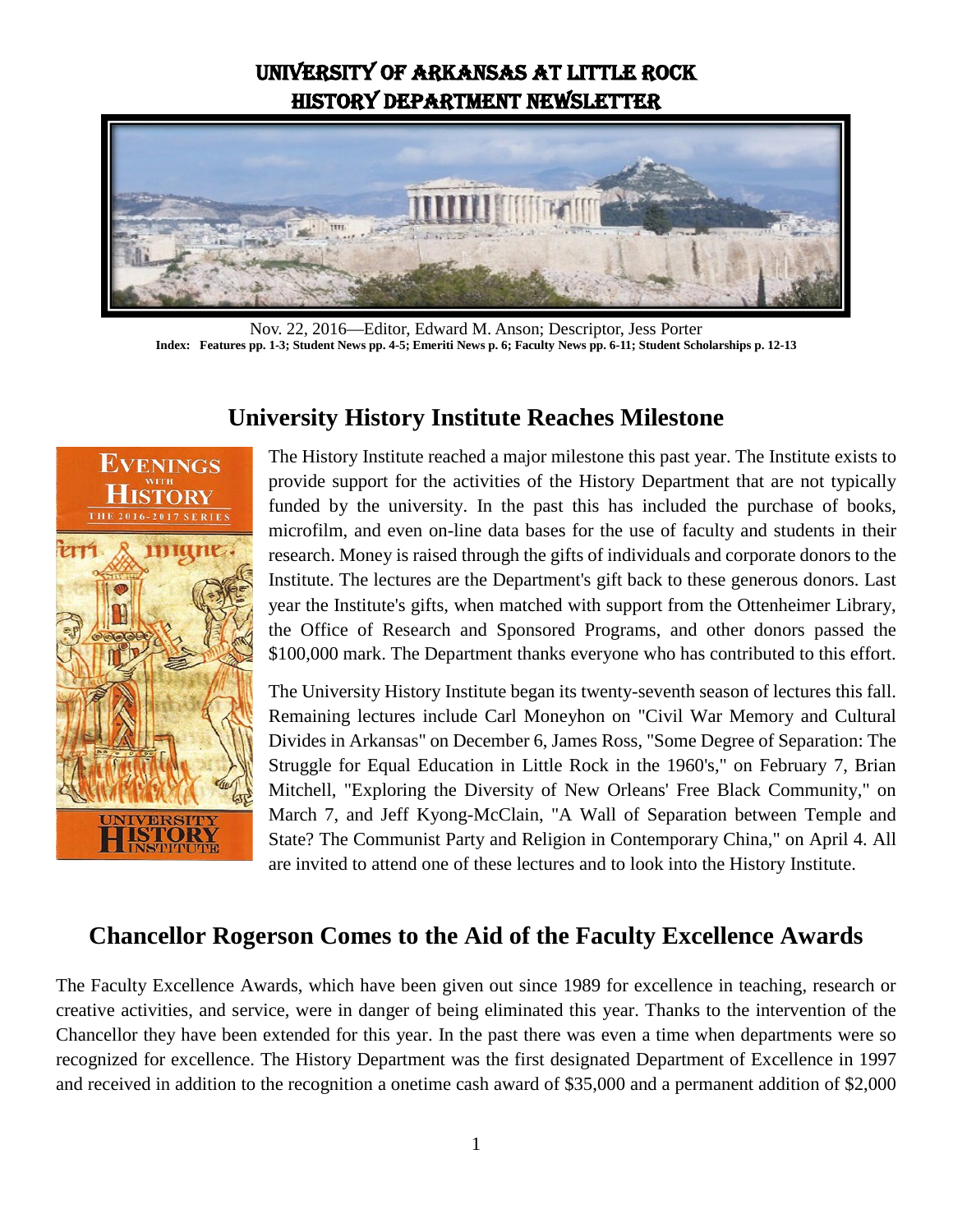to our maintenance budget. Over the years Department members have frequently been the recipients of both College and University awards for excellence.

History Department Faculty Excellence Award Recipients include: 1989, Lee Williams, Excellence in Teaching, College and University awards 1990, Carl Moneyhon, Excellence in Research, College award 1996, Carl Moneyhon, Excellence in Research, College and University awards 1998, Charles Bowlus, Excellence in Research, College and University awards 2001, Tom Kaiser, Excellence in Research, College and University awards 2004, Johanna Miller-Lewis, Excellence in Public Service, College and University awards 2006, Carl Moneyhon, Excellence in Teaching, College award 2007, Ed Anson, Excellence in Research, College award 2007, Lee Williams, Excellence in Teaching, College award 2008, C. Fred Williams, Excellence in Public Service, College and University awards 2013, Moira Maguire, Excellence in Research, College award 2014, Ed Anson, Excellence in Research, College award 2015, Kristin Dutcher-Mann, Excellence in Public Service, College and University awards 2016, Jess Porter, Excellence in Teaching, College award 2016, John Kirk, Excellence in Public Service, College award

## **The History Department continues to provide UA Little Rock students with opportunities for travel with their home-and-away courses**



The Group at Ulsan University Drs. Kirk, Kyong-McClain, and Porter -"a few steps into North Korea during a visit to the DMZ."

The History Department will offer *Topics in Chinese History and Geography* in the spring 2017 semester. Taught and led by Dr. Jeff Kyong-McClain, the centerpiece of this course is a 10-day trip to China over Spring Break. A few highlights of this year's travel course include visiting the Panda Research Base in Chengdu, exploring the Forbidden City, Temple of Heaven, and Tiananmen Square in Beijing, trekking along the Great Wall, experiencing rural village life in Leshan, climbing Emei Buddhist mountain, experiencing Chinese university life at Leshan Normal University, and hitting the nightlife of Shanghai. This will be the third History Department trip to China. In 2012 and 2015, Dr. Porter joined Dr. Kyong-McClain as a co-leader on trips to China. In the spring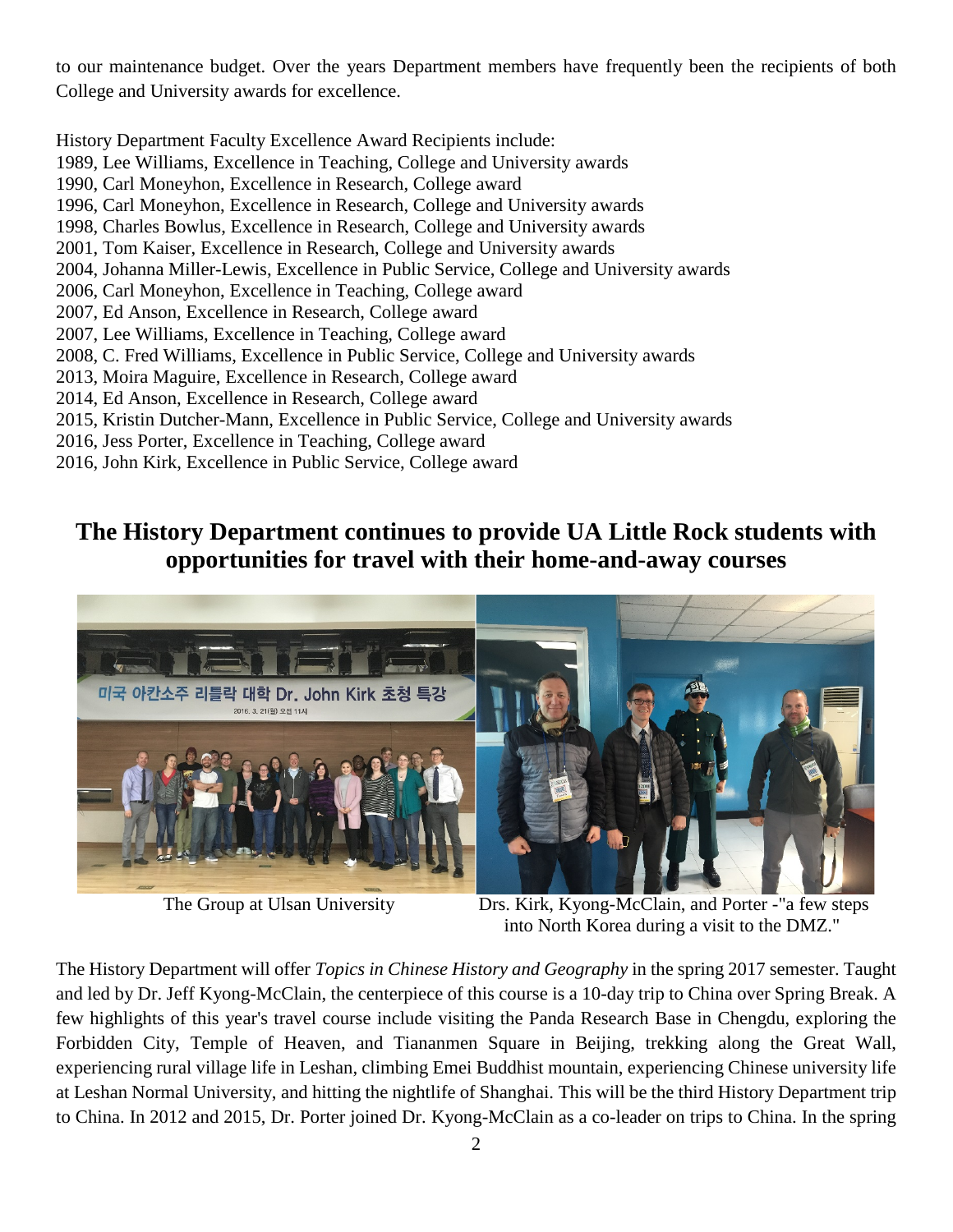of 2016, Kyong-McClain and Porter offered Topics in Korean History and Geography, highlighted by a voyage to the Korean Peninsula. The experience included spending a day and night with Buddhist monks in a remote mountain monastery, the sights and sounds of Seoul, and even taking a few steps into North Korea during a visit to the DMZ.

Members of the History Department are busy plotting future study away offerings that will truly ignite their passion for learning and expand their vision to well beyond the local. Destinations in the pike include: Machu Picchu and Peru, a music and history tour across the American South, and southern China-Vietnam.

## **Public History Students Receive Awards**

The [Arkansas Museums Association](http://www.armusa.org/) has named a University of Arkansas at Little Rock public history graduate student its "graduate student of the year." **Jessica Erwin**, a graduate assistant in the UALR Center for Arkansas History and Culture (CAHC) since fall 2014, has been involved with a variety of projects at the center. Erwin took the lead on digitizing and creating metadata for the recently discovered Lucious Christopher (L.C.) Bates oral history tapes, which document his years as owner of the Arkansas State Press. She also collaborated with the center's staff to create the virtual web exhibit.





In May, the College of Arts, Letters, and Sciences named public history MA student **Stephanie Sims** the college's graduate student of the year. Ms. Sims completed her MA degree in May, and now works for the Clinton Foundation in Little Rock.

# **UALR Student Investigates the Restitution of Jewish Property Seized during the Holocaust**



**Ms. Akshava Garimalla** (shown on the left)**,** under the supervision of Dr. Thomas Kaiser, has begun a project dealing with the restitution of confiscated Jewish property in Poland after World War II. Drawing upon a variety of primary and secondary sources, the project attempts to explain why the procedures established in Poland for Jewish property restitution were far more cumbersome and litigious than those set up in other Eastern European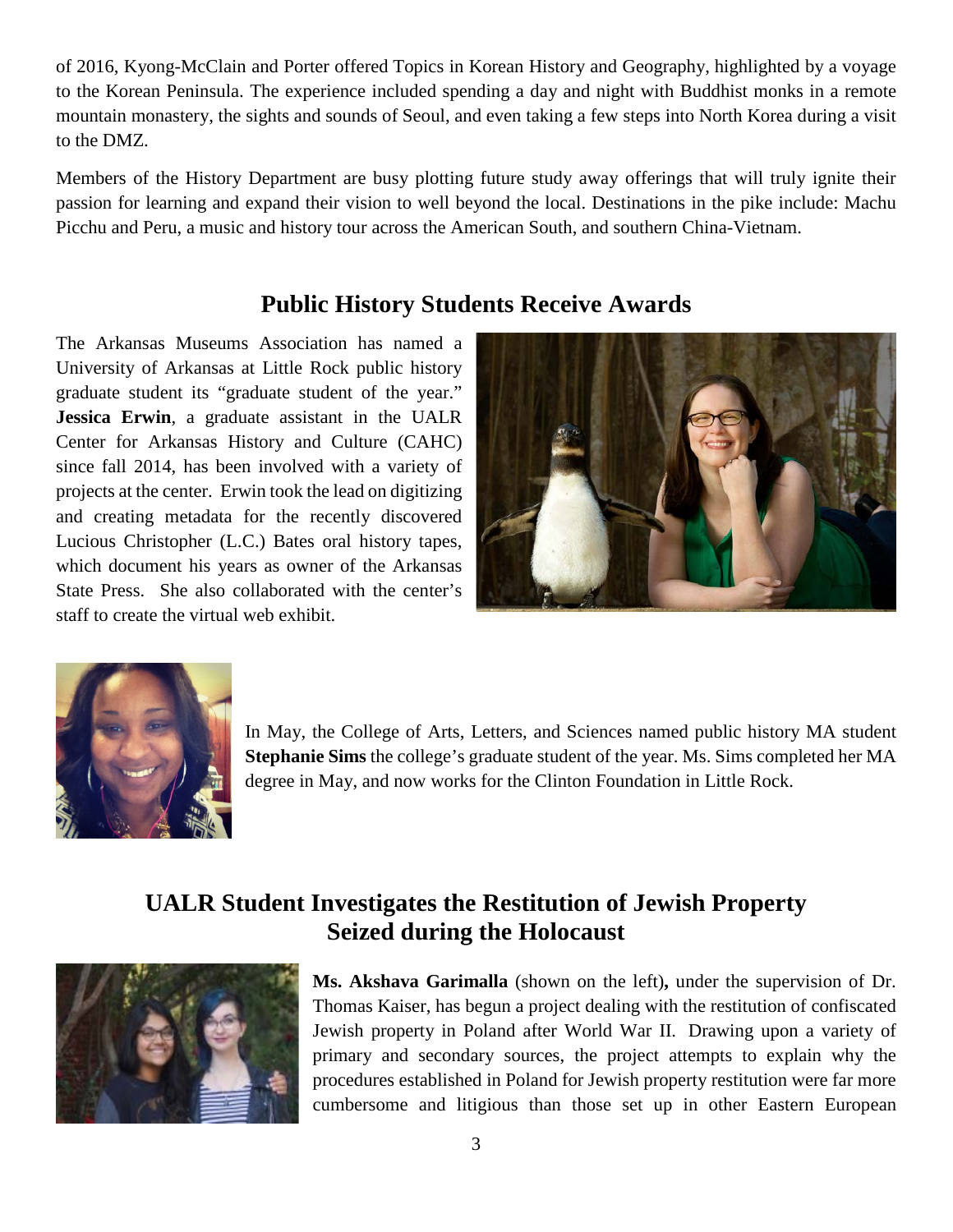countries. Ms. Garimalla contends that the myth of a Jewish-Bolshevik conspiracy to deprive non-Jews of their property, which the Nazis had fostered during their occupation of Poland in World War II, persisted long after the war, in part because the post-war Polish Communist regime invoked it to shed responsibility for its own less than popular expropriation policies. Hence, when the Polish government was pressured to set up machinery for the restitution of Jewish property after the fall of the Communist regime, it sought to make the process as difficult and drawn-out as it could.

## **Public History News**

In August, the History Department received a renewal of a grant from the National Archives Trust Fund in Washington DC. The grant supports the stipends of two graduate assistants at the Clinton Presidential Library for both the fall and spring semesters. Since 2011, the grant has given \$70,950 to public history graduate students.

The following students have successfully defended their MA theses:

Ashley Darnell, M.A. thesis: "Between Black and White: The Treatment of Japanese Nationals and Japanese Americans in Arkansas Prior to World War II."

Anthony Rushing, M.A. thesis: "'They Take the Rags off the Bush': Arkansas' Bowie Brigade."

Jeremy Larson, MA thesis: "Able and Willing: Camp Keating through the Eyes of Able Troop."

Bridget Wood, MA thesis: "Union County's Historic El Dorado: More than Black Gold."

Jessica Erwin, MA thesis: "Illuminating the Ozarks: A View of Ozark Mountain Culture through the Lens of Regional Craft."

Brad Jordan, MA thesis: "A Path Less Traveled: The Life and Times of Louis Porter Featherston."

#### **Professor Emeritus Publishes Book**

*United States District Courts and Judges of Arkansas, 1836-1960*, edited by **Frances Mitchell Ross**, was published by the University of Arkansas Press this year. The essays in this volume, one for each judge who was on the bench between 1836 and 1960, form a chronological history of the federal judicial system in Arkansas as it grew from its beginnings in a frontier state to a modern institution. Contributors include judges, practicing attorneys, law clerks and academics who provided biographical background for the judges about whom they wrote and discussions of their cases and decisions. Issues before the courts included Spanish land claims from the 18th Century, complicated relationships in the19th Century between the Arkansas court and the vast Indian Territory to the state's west, railroads, timber theft, civil rights, quack medicine, gangsters, prisons, school desegregation, the draft, election laws, bankruptcy and more.



UNITED STATES DISTRICT COURTS AND JUDGES OF ARKANSAS, 1836-1960

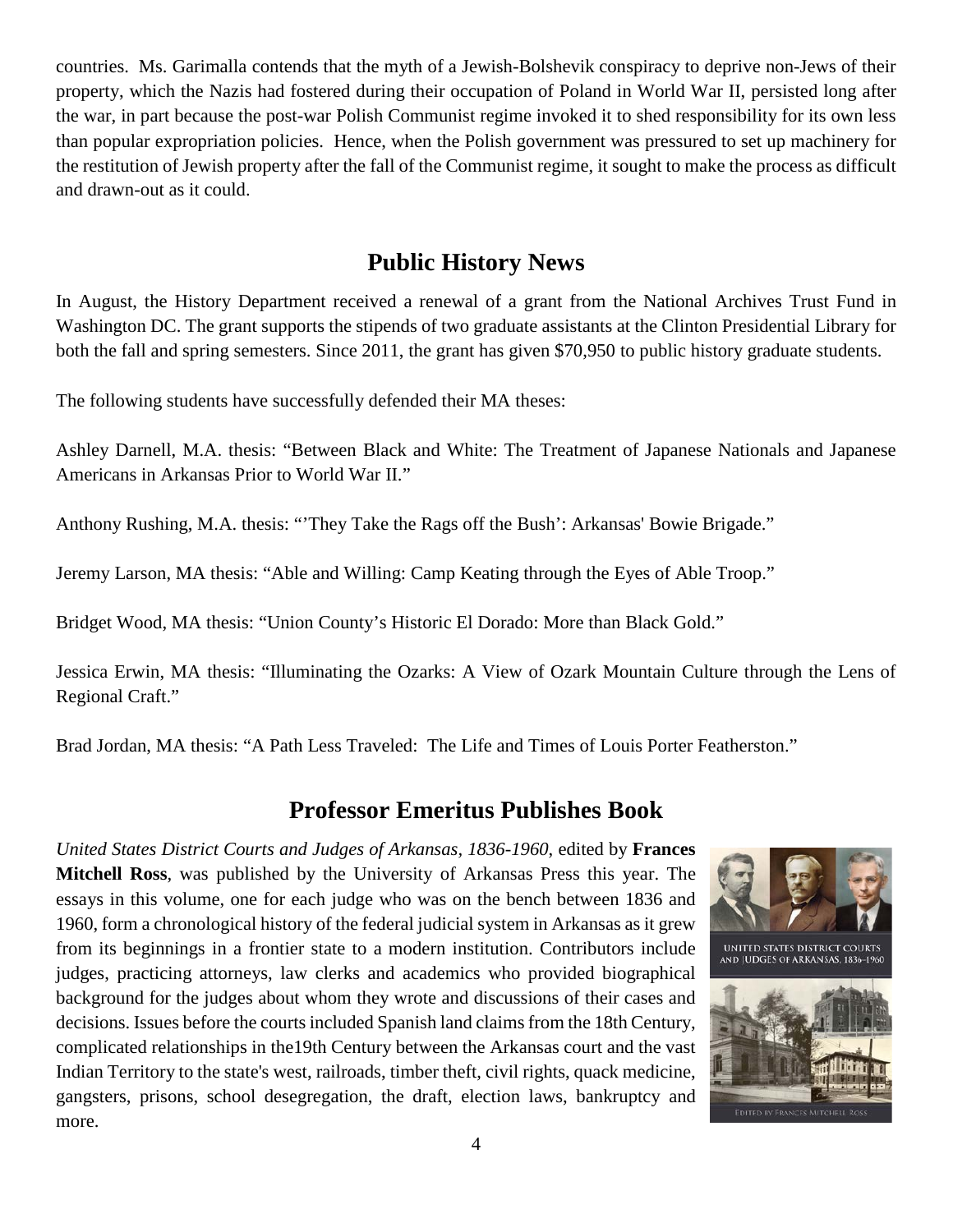**Frances Mitchell Ross** served in the Department of History from 1963 to 2013 before taking her leave. She is a past president of the Arkansas Historical Association, the Historical Society of the United States Courts in the Eighth Circuit and the Arkansas Supreme Court Historical Society, of which she was also a founding member. She conducted oral histories, which are housed in the UALR Center for Arkansas History and Culture at the Arkansas Studies Institute, with many of the more recent U. S. district judges.

## **Two History Faculty Currently Doing Research in Amsterdam**



**Susanah Shaw Romney**, winner of the 2014 Berkshire Conference of Women Historians Book Prize; the 2013 Jamestown Prize of the Omohundro Institute; and the 2013 Hendricks Manuscript Award of the New Netherland Institute, is currently researching settlement patterns in seventeenth century Dutch colonies in North America, Guiana, Africa, and Java with the support of a fellowship from the National Endowment for the Humanities at the municipal archives of Amsterdam. Her husband **Charles Romney** is on an Off Campus Duty Assignment at the International Institute for Social History (Internationaal Instituut voor Sociale Geschiedenis) in Amsterdam, the Netherlands, where he is researching the history of international law and global migration between 1850 and 1920, and is also participating in the computational linguistics seminar convened by University of Amsterdam's Institute for Logic, Language, and Computation.

## **History Faculty Seek Innovative Ways to Benefit Our Students**

**Dr. Jess Porter,** History Department Chair, the University's sole Geographer, and the 2015 winner of the College of Arts, Letters, and Sciences' Excellence in Teaching Award, inspires his geography students with real world challenges and case studies in his classes. He has published a series of Geography textbooks for Pearson Education Publishers which, along the lines of his interactive approach to teaching, incorporate Google Earth activities. Also, three copies of the National Endowment for the Humanities-funded exhibit, curated with Dr. Charles Romney, "Dust, Drought, and Dreams Gone Dry" recently completed touring the US.

With the growth in tuition and fees, higher education is becoming less and less affordable for middle and lower income students. Without state legislatures or the federal government increasing aid to higher education, which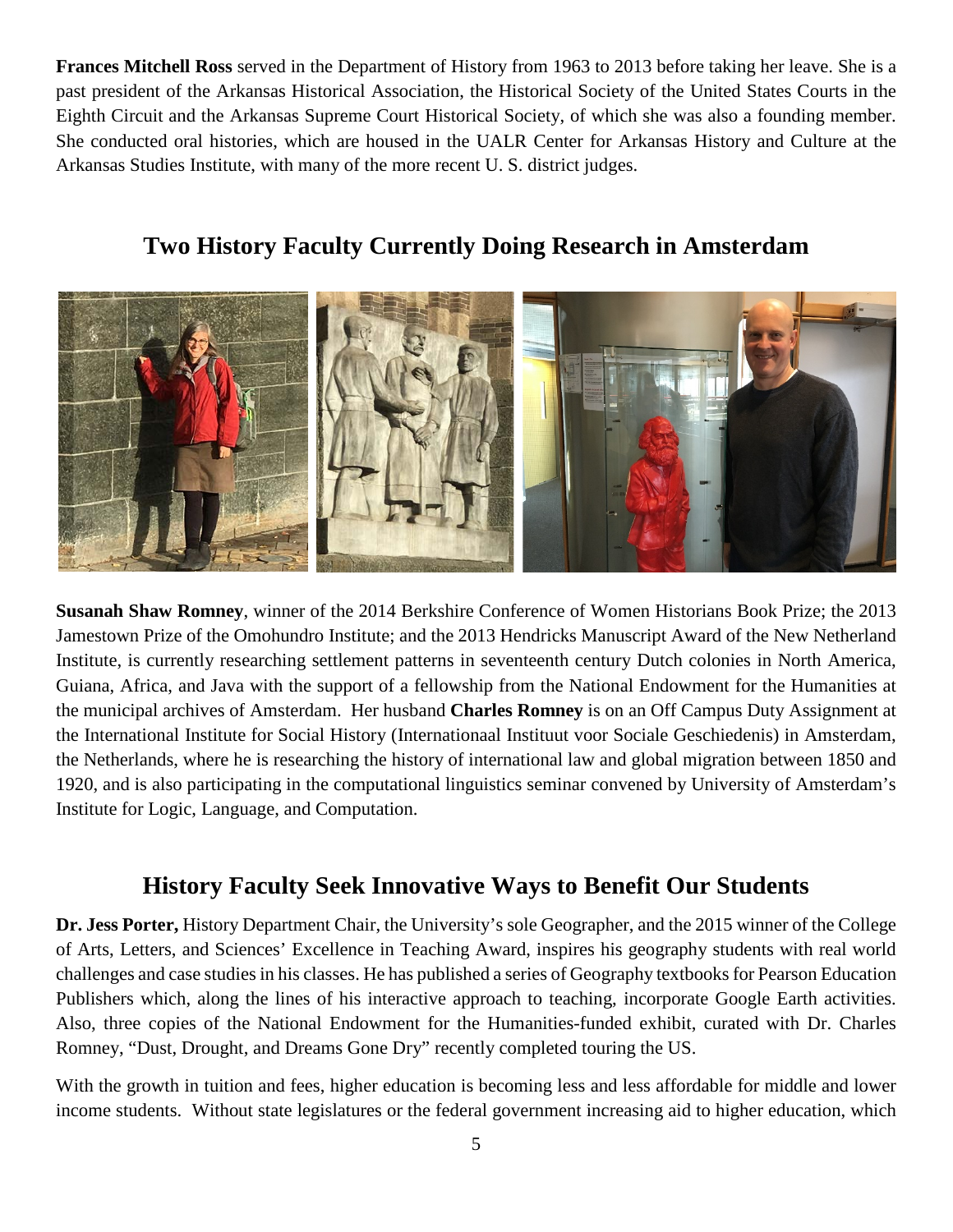in the current political climate appears unlikely, any way to cut expenses would benefit our students. One solution is to take advantage of the internet which is increasingly making source materials available. **Dr. Edward Anson**'s texts for all of his upper-level course are now available on the web and consequently none of these classes requires students to purchase any texts. Dr. Anson has also made available for free to students enrolled in his History of Civilization classes (part of the University's core) the textbook that he and colleagues wrote. Previously all royalties went into a student account to provide a cash award each year to the outstanding graduating history major, but as the price of the text rose from \$26 to over \$100, it was decided that simply giving the text away would benefit the student community far more than placing the royalties in that account. (Dr. Anson has personally contributed to maintain the account for the outstanding graduate.)

## **Faculty News**



**Edward M. Anson,** Professor of History, continues as an Associate editor of the *Ancient History Bulletin* and Assessor for Classics for the Australian Research Council, an agency of the Australian national government that awards grants to researchers. He has published "Philip's Ambitions," in *Hetairideia: Studies in Honor of W. Lindsay Adams on the Occasion of His Retirement* (Ares Publishers: 2016)," and has in press "The Battles of Philip II" and "The Battles of the Successors" in *The Encyclopedia of Ancient Battles.* Wiley-Blackwell; "Ptolemy and the Destruction of the First Regency," in *Alexander's Legacy,* to be published by L'erma di Bretschneider (Rome). He gave a paper at the AACHT meeting, Little Rock, October 6, and has accepted invitations to give papers next year in Canada and in New Zealand. He currently serves on six university committees and is a faculty senator. This past year he completed his tenth consecutive Little Rock Half Marathon and this coming spring plans on completing his first full Little Rock Marathon.

**Michael Heil**, Assistant Professor of History, is in his second year of teaching at UALR. His article, "Clerical Disputes and the *Gerichtsort* in Carolingian Lucca," is forthcoming in *Quellen und Forschungen aus italienischen Archiven und Bibliotheken* 96 (2016). In July he presented a paper, "The Canonical Career of Bishop Leodoin of Modena, c. 871-891," at the XV International Congress of Medieval Canon Law in Paris. While in Europe he also conducted archival research in Lucca, Florence, Livorno, and Rome. He looks forward to teaching the History of Britain to 1688 in Spring 2017.

**Barclay Key**, Assistant Professor of History, was recently selected as a Fulbright-García Robles scholar and in that capacity will serve as the U.S. Studies Chair at Universidad Veracruzana in Xalapa, Mexico, next semester. He continued revising a book about race relations in Churches of Christ, embarked upon new research into the desegregation of the Little Rock School District with Dr. Jim Ross, and began a new investigation into the 1919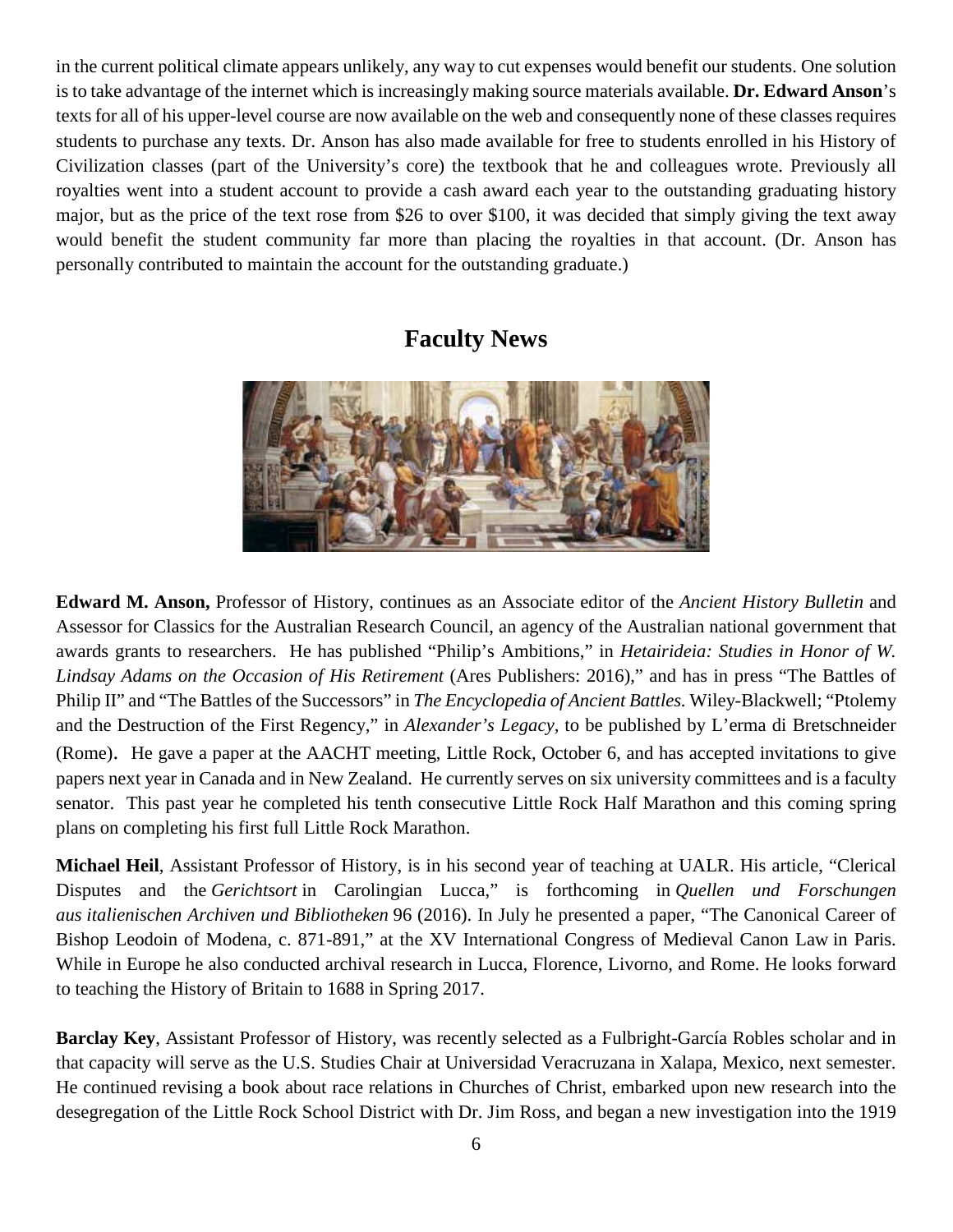Elaine massacre with Dr. Brian Mitchell. Key also continued serving as a humanities scholar for two projects: the Arkansas Humanities Council's traveling exhibit, *Hometown Teams: How Sports Shape America*, in cooperation with the Smithsonian Institution Traveling Exhibit Service, and *No Laughing Matter: Political Cartoons and the Arkansas Historical Perspective*, a virtual exhibit hosted by the UALR Center for Arkansas History and Culture at ualrexhibits.org/laughing. This semester he taught the upper-level course, Religious History of the United **States** 

**John A. Kirk,** George W. Donaghey Distinguished Professor and director of UALR's Joel E. Anderson Institute on Race and Ethnicity, conducted grant-funded research at the Rockefeller Archive Center in Sleepy Hollow, New York over the summer toward his biography of Winthrop Rockefeller; won the 2016 Violet B. Gingles Award from the Arkansas Historical Association for best article on state history for his piece on Rockefeller and the Arkansas Industrial Development Commission; won favorable reviews in major journals for his last book, an edited collection of essays on *Race and Ethnicity in Arkansas: New Perspectives* (Fayetteville: University of Arkansas Press, 2014)—the *Journal of American History* review said "John A. Kirk is currently the foremost authority on the black experience in twentieth-century Arkansas," while the *Journal of Southern History* review said "This important book brings together recent scholarship spanning a commendable list of time and topics," and the *Arkansas Historical Quarterly* added "[A]n exceptionally strong contribution to the history of Arkansas and the U.S. South. It is rare to find an edited volume that is so superbly structured and that contains uniformly strong contributions"; wrote a couple of pieces for the *Arkansas Times* "The Desegregation of Van Buren Schools: Despite white students staging a strike and burning an effigy of a black student, integration prevailed in 1957," September 8, 2016, 12-13, and "Accidental Desegregation: Sixty years ago, Little Rock and other cities in Arkansas ended segregated buses because of a mistaken newspaper article," July 7, 2016, 1, 14-19; was featured on the Central Arkansas Libraries System "Primary Sources" podcast in October 2016; was interviewed by the media on a number of occasions including KARK 4 (Little Rock) evening news story "Hacked Email Shows Clinton Had Eye on AR," November 8, 2016, and THV 11 (Little Rock) evening news story "UCA student's blackface costume recalls long, troubling history," October 31, 2016; was a featured guest on Radio CALS (Central Arkansas Library System) on KABF 88.3, September 30, 2016 and October 7, 2016, and Barbershop Radio Show on KABF 88.3, hosted by Zachary Crow and Judge Wendell Griffen, August 20, 2016; delivered conference papers at the European Association of American Studies conference in Constanta, Romania, and at the Christian Scholars' Conference civil rights panel at Lipscomb University, Nashville, Tennessee; and chaired a successful Public History MA thesis by Ashley Darnell on "Between Black and White: The Treatment of Japanese Nationals and Japanese Americans Prior to World War II." As director of UALR's Joel E. Anderson Institute on Race and Ethnicity he put together a high-powered speaker series in fall 2016 that saw over 200 people attend featured events that included a screening of Curtis Chin's documentary *Tested*, a screening of Douglas Blackmon's documentary *Slavery by Another Name* (both events were followed by questions and answers with the filmmakers) and a talk by Gloria Browne-Marshall on "Voting Rights and Voter Suppression."

**Jeff Kyong-McClain**, Associate Professor of Chinese History and Interim Assistant Director of the UALR Honors College, recently presented a paper, "China's Protestant Colleges: Outposts of Global Modernity," at the School of Oriental and African Studies in London. Over the summer, he led a group of middle and high school teachers on a 12-day tour of China, under the auspices of the National Consortium for Teaching about Asia. He is now busy making preparations to lead UALR students on a China tour over Spring Break 2017.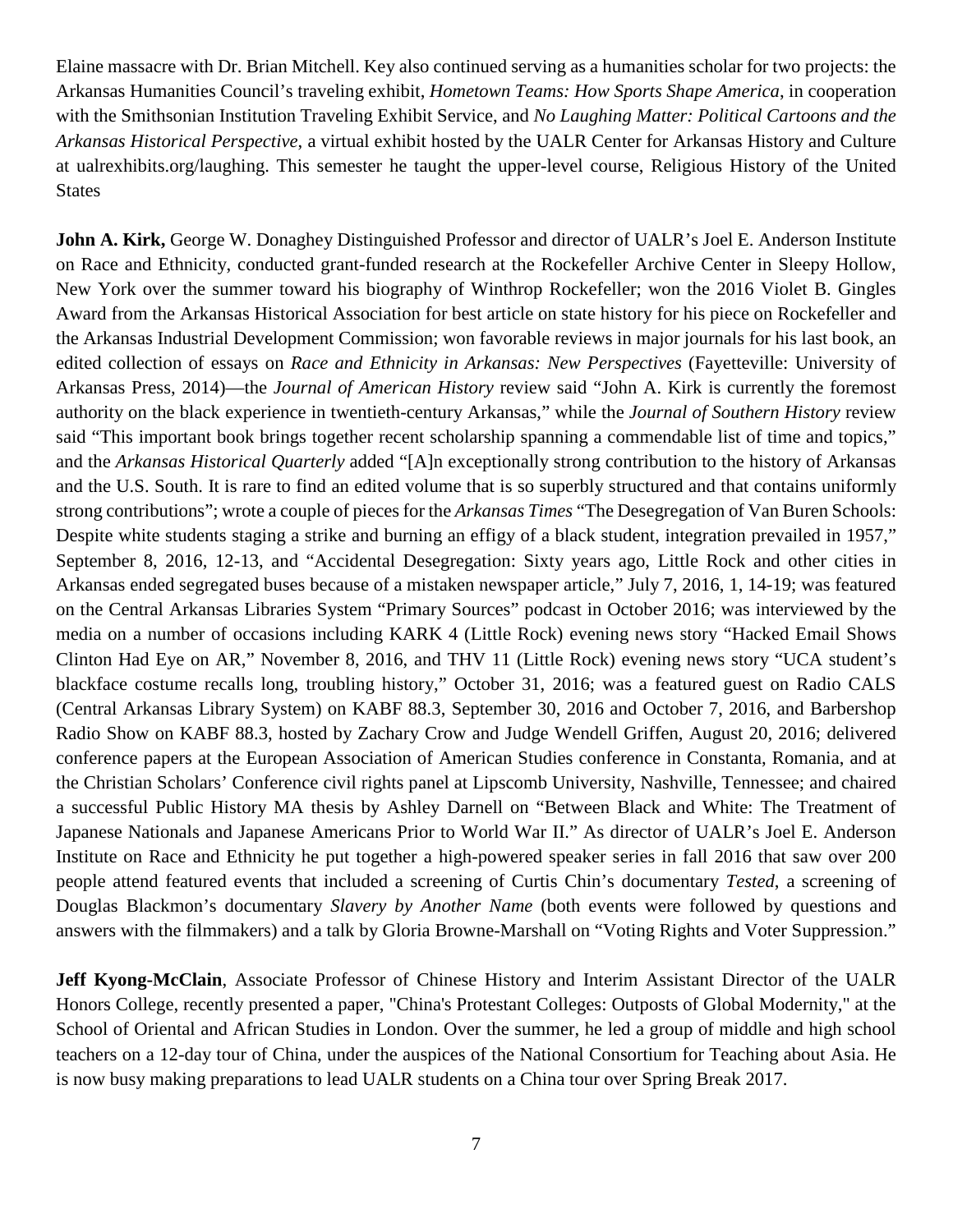**Kristin Dutcher Mann,** Professor of History, continued her service on the board of the Arkansas Council of the Social Studies, for which she facilitated "unconference" curriculum writing & sharing sessions for teachers around the state over the summer. She also taught teacher workshops for the Arkansas Humanities Council and the Butler Center for Arkansas Studies this summer and fall. Dr. Mann is currently involved in 4 grant projects: the Arkansas Women's Suffrage Centennial Project, the Hometown Teams traveling exhibit from the Smithsonian Main Street Museum, an NEA Big Read grant application, and the Arkansas Civil Rights Tour App/ web exhibit. She is in her second year as co-director of the UALR Academy for Teaching and Learning Excellence (ATLE), where she organizes and leads faculty and staff professional development. Dr. Mann's co-authored chapter on music in the Ibero-American borderlands will be published by Oxford University Press this fall. She continues research on two topics: music and healing in colonial Latin America, and Little Rock entrepreneur and politician Mifflin W. Gibbs, who was inducted into the Arkansas Black Hall of Fame last month.

**Carl Moneyhon**, Professor of History, published "Conflicting Civil Wars: Historical Memory and Cultural Divides in Arkansas" in Mark Christ's new volume on the legacy of the Civil War in Arkansas, *Competing Memories*. He also published "Lost Cause Myth of the Confederacy" in the on-line *Encyclopedia of Arkansas History and Culture*. He gave lectures to the Southwestern Arkansas Historical Association in Magnolia and at the University of North Texas's "Conference on the Teaching of History." He continues to serve on the editorial boards of the *Encyclopedia of Arkansas History and Culture* and the *Arkansas Historical Quarterly*. He is looking forward to being on an off campus duty assignment next spring and returning to teaching the American Civil War and Reconstruction in the fall of 2017.

**Jess C. Porter,** Chair of History, Associate Professor and Coordinator of Geography, took over from Dr. Clea Hupp as History Department Chair this summer. Jess spent the summer tidying the place up. This fall, Jess has started work on getting more students in the halls of the History Department. For example, new technology has been acquired to facilitate teaching within the department and enhance study and lounge spaces. Dr. Porter is perpetually working on revisions to his Encounter Geography series and working toward publication of a new World Regional Geography textbook. Jess will speak at the spring meeting of the American Association of American Geographers on the topic of surviving as a "stand-alone geographer" and co-present a poster with Dr. Asween Marco on using geospatial technologies to assess public health issues. Dr. Porter was the recipient of the Faculty Excellence Award for Teaching in the College of Arts, Letters, and Sciences for 2016.

**Charles Romney**, Associate Professor of History, continues to coordinate the M.A. program in public history. His book, *Rights Delayed: The American State and the Defeat of Progressive Unions, 1935-1950*, was published in May by Oxford University Press. He recently delivered papers at the National Humanities Center (in June) and at the University of Helsinki (in September). He will deliver a paper at the American Historical Association annual meeting in Denver (in January). His article, "Using Vector Space Models to Understand the Circulation of Habeas Corpus in Hawai'i, 1852-1892," appears this month in *Law and History Review*. This semester he is on research leave at the International Institute for Social History (Internationaal Instituut voor Sociale Geschiedenis) in Amsterdam, the Netherlands.

**Susanah Shaw Romney**, Assistant Professor of History, is on leave. She is currently doing research with the support of a fellowship from the National Endowment for the Humanities at the municipal archives of Amsterdam. She recently gave a talk for grad students and faculty at Leiden University. An article of hers appeared in April in the *William and Mary Quarterly*.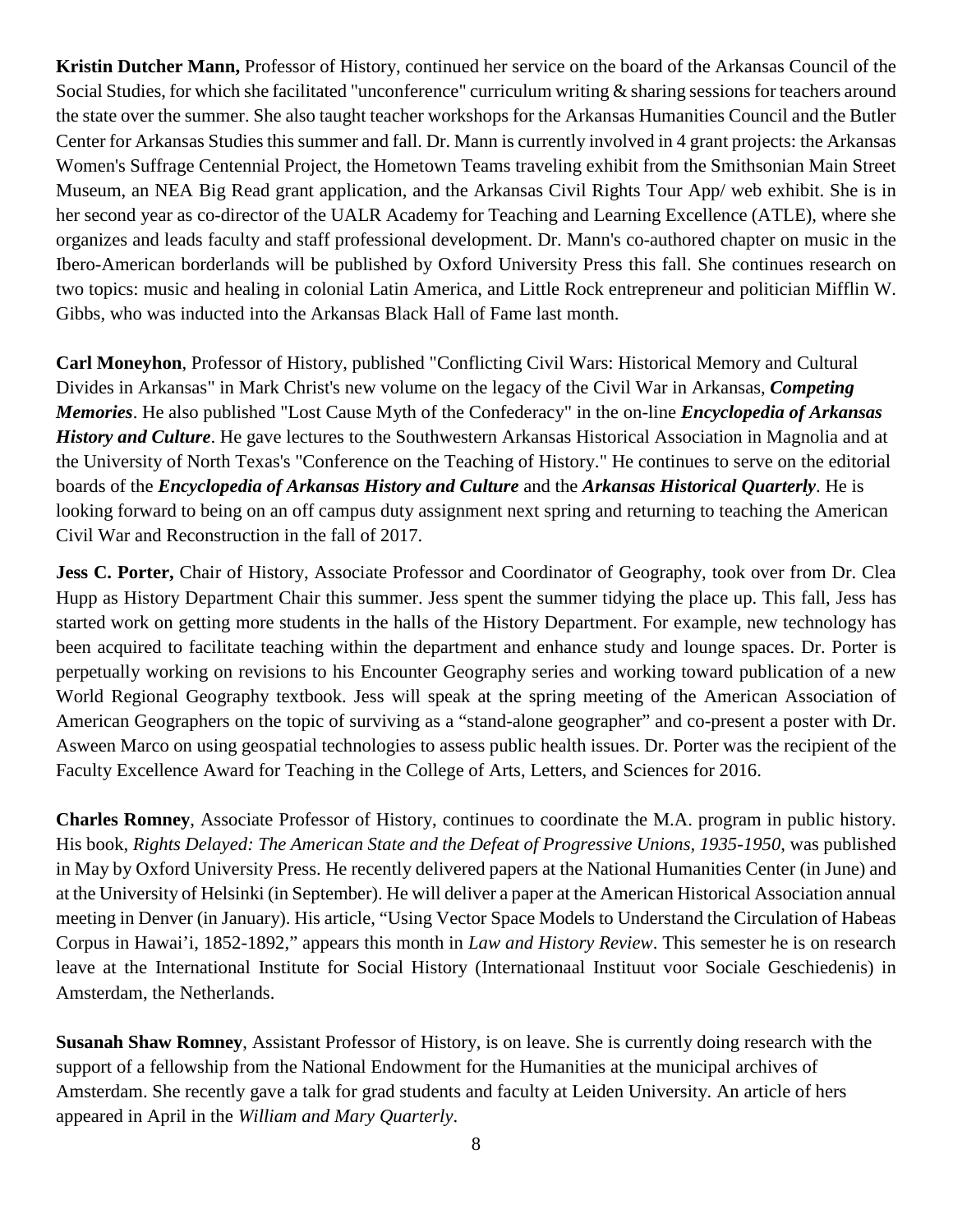**Vince Vinikas,** Professor of History, has been studying race relations in the United States in the early twentieth century. His latest work focuses on the development of lynching as a folk practice in the New South, and its relationship to efforts to nullify the rights that were extended to black folks after the Civil War. The investigation is entitled, "Thirteen Dead at Saint Charles: Arkansas's Most Lethal Lynching and the Abrogation of the Fourteenth Amendment." His essay is about to appear in Bullets and Fire, forthcoming from the University of Arkansas Press.

**Katherine Zubovich**, Assistant Professor of History, joined the department in fall 2016. An historian of Soviet Russia, she has a chapter forthcoming on urban planning in post-WWII Moscow in the edited volume *Planning Eastern European Capital Cities, 1945-1990* and an article under review with the *Journal of Architecture.* At the Association for Slavic, East European, and Eurasian Studies annual conference in November, she presented a paper, "From Beauty to Excess: Soviet Skyscrapers and the Moscow Model between Stalin and Khrushchev," and participated in a roundtable on "The Presence of the Past: Preservation as Practiced and Contested in Soviet and Post-Soviet Russia." Zubovich is currently engaged in a book project titled *Moscow Monumental: Soviet Skyscrapers and Urban Life under High Stalinism.*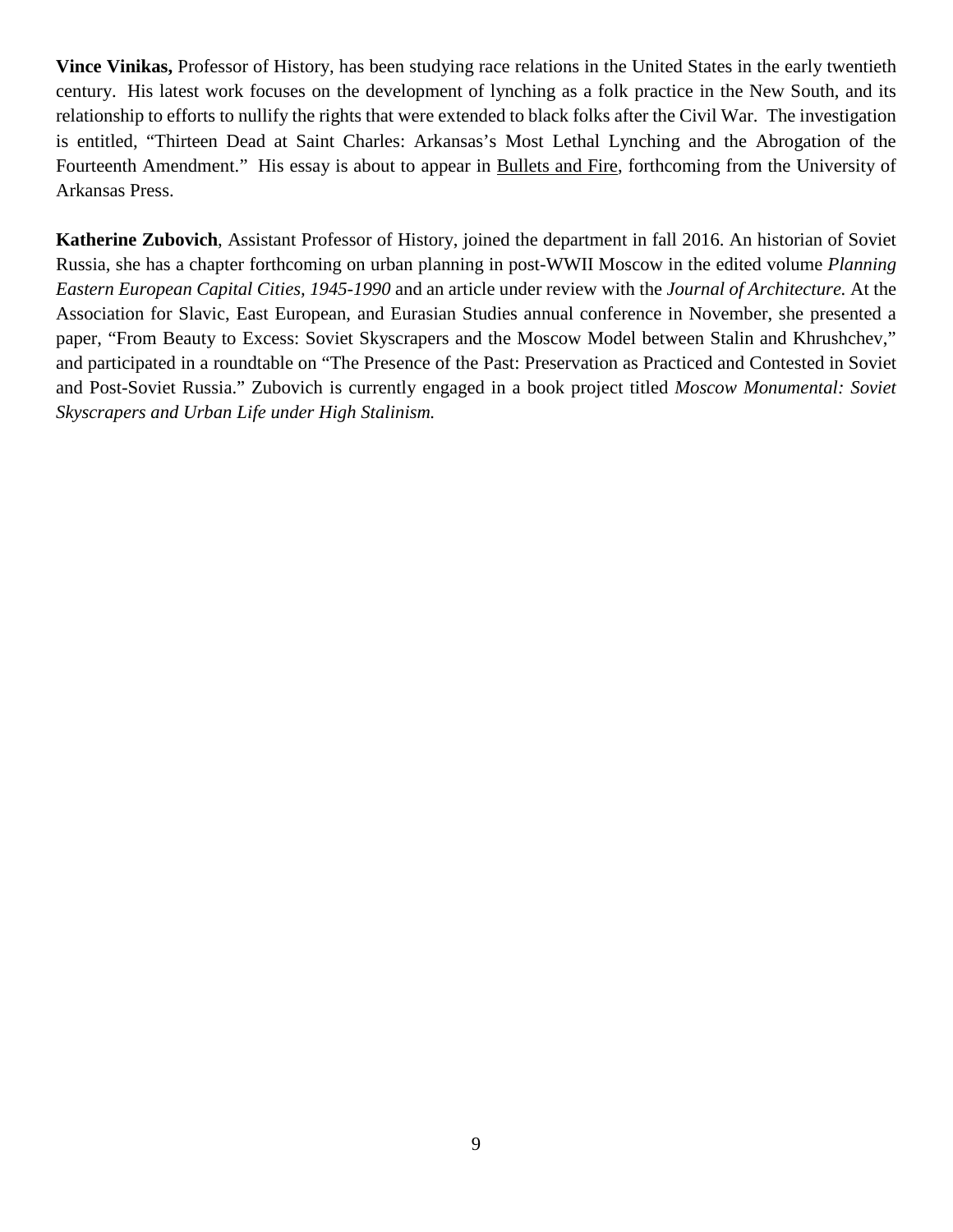# **UALR History Department Student Scholarships**

The UALR History Department each spring semester awards a number of student scholarships provided by the generosity of donors. The department welcomes additions to these endowments that will allow us to make more awards and to help more of our students. We also welcome and encourage new endowed named scholarships. All contributions are tax deductible.

The **Ruby M. Duke Ancient History Award.** Awarded to a student "majoring in History with a demonstrated interest in Ancient History."

**Booker Worthen Scholarship.** Awarded to a full-time or part-time UALR History major with a minimum of 80 credit hours. Academic accomplishment and financial need are considered. Booker Worthen founded Worthen National Bank, which became the largest bank holding company in the state. The scholarship was created by his family to honor his memory.

**Craig Powell Memorial Scholarship.** Awarded to a History major with a minimum of 54 credit hours, the last 15 or more having been taken at UALR. A minimum GPA of 3.0 is required. The applicant must demonstrate a positive attitude toward learning. Craig Powell was a promising UALR student who was killed in a tragic accident. The scholarship was created in his name by his parents.

**David O. Demuth Scholarship.** Awarded to a History major with a minimum of 54 credit hours, the last 15 hours or more having been taken at UALR. A minimum GPA of 3.5 is required. The applicant's potential for further study in History is considered. David Demuth was a history major and a graduate of UALR, a prominent businessman, and civic leader.

**Richard B. Dixon Scholarship.** Awarded to a History major with a minimum of 54 credit hours, the last 15 or more having been taken at UALR. A minimum GPA of 3.0 is required. The applicant must demonstrate a positive attitude toward learning. A professor in the History Department at UALR for twenty-three years, the scholarship was established in his name by his former students.

**Jack Freshour Scholarship.** Awarded to a Public History M.A. student with a grade point average of 3.0 undergraduate or 3.25 graduate, taking a minimum of 9 hours per semester. Jack Freshour was a long time supporter of UALR and the History Department.

**Little Rock Nine Endowed Scholarship.** Awarded to a Public History M.A. student working in the area of race relations and community development. Academic accomplishment and financial need are considered.

**Mabel W. Formica and Santo D. Formica History Endowment**. Awarded to History students for scholarships and special projects. A portion of the fund also sponsors visiting external speakers in History. Mabel and Santo Formica were a married couple who in their "golden years" returned to college and became both students in the History program and ardent supporters of the department.

**C. Fred Williams Endowed Scholarship in Public History.** Named in memory of C. Fred Williams a former chair and professor of History.

Dr. Edward Madden and Lucy Dorothy Anson III Award. Awarded to the outstanding graduating History major as selected by the faculty of the History Department. This award was established to honor the parents of a current history faculty member.

------------------------------------------------------------------------------------------------------------